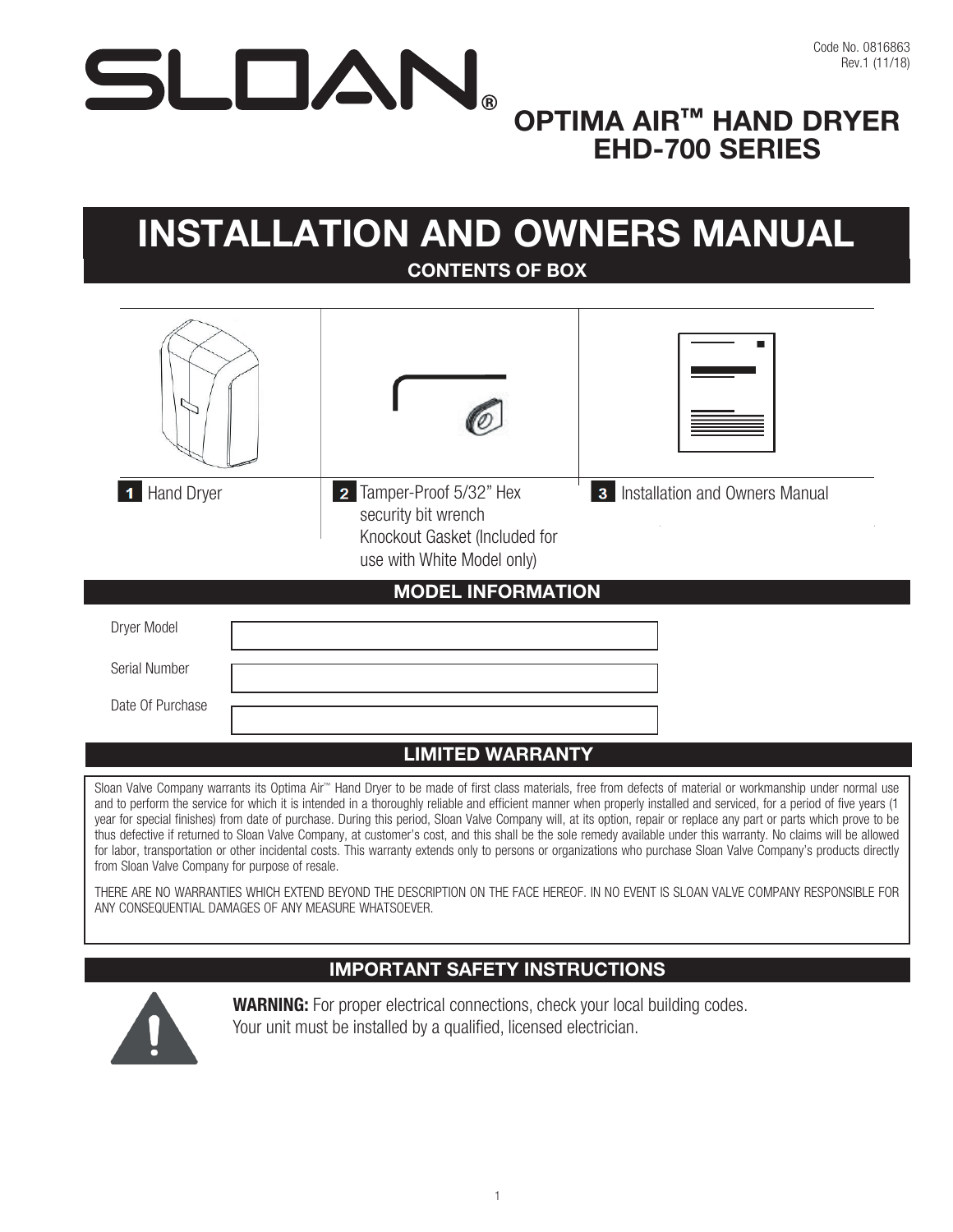### INSTALLATION INSTRUCTIONS

### PRE INSTALLATION WIRING

Check that the electrical supply corresponds to that shownon the rating sticker of unit. If the dryer is connected to any electrical supply other than that stated on the rating sticker ofthe unit, permanent damage or improper, unsafe operation ofthe unit may result.

- •Make sure electricity is switched off at the main panel before installing, maintaining or cleaning this hand dryer. Dryer must be installed in accordance with current local wiring and building regulations.
- •Do not wire this hand dryer into the lighting circuit. It must be protected by an independent circuit.

### INSTALLATION INSTRUCTIONS

- 1.Disconnect the power source previously brought to the hand dryer location (see pre installation wiring above).
- 2.Use the Tamper-Proof Wrench supplied and remove the Tamper-Proof Bolt on bottom of cover lifting upwards to remove cover from base plate.
- **3.** If electrical wiring entry is to be made from the rear, remove the appropriate pre-formed knockout on the base plate. FOR WHITE Only - If entry is to be made from the side, knock out the pre- formed area on the right side of cover for your supply connection using knockout gasket provided. A rigid conduit must be used.
- 4.Select the appropriate mounting height for dryer (Table 1) and fastener, as recommended (Table 2). There should be no obstruction between the hand dryer and the floor. If mounting over a countertop, distance from

### counter to dryer must be 15" (381 mm) minimum. CAUTION: Do not use Base Plate as a guide when drilling. Make sure no pipe work (gas, water, air) or any electrical cables or wires are located directly behind the area to be drilled.

5.Attach Base Plate at the four corners to smooth wall. Use one of 2 knockouts provided for service entry on back of Base Plate. If using surface wiring use knockout in right side of cover. Use Knockout Gasket supplied around conduit for water seal. See Mounting Details.

### 1 SUGGESTED MOUNTING HEIGHT **1** 2 MOUNTING HARDWARE

| from floor to bottom of dryer: |              |  |  |  |  |
|--------------------------------|--------------|--|--|--|--|
| Men                            | 45" (114 cm) |  |  |  |  |
| Women                          | 43" (109 cm) |  |  |  |  |
| Teenagers                      | 41" (104 cm) |  |  |  |  |
| Small Children                 | 35" (89 cm)  |  |  |  |  |
| Handicapped                    | 37" (94 cm)  |  |  |  |  |

•Dryer is intended to be permanently connected to powersupply, and must be properly grounded.

### **SAFETY**

- •Troubleshooting and internal maintenance must be performed by qualified service personnel.
- •Do not use any power wash equipment for cleaning on or near this unit.
- •Do not use the dryer for drying hair.
- Do not obstruct air inlets or outlets.
- **6.** Identify the voltage of your dryer from the rating sticker of the unit. Then connect to a dedicated branch circuit not exceeding 20 Amp. per your local wiring and building regulations.
- **7.** Secure electrical wiring to terminals as indicated by the schematic affixed to blower housing. An identified ground connection point is supplied on the Base Plate for your equipment ground wire. Dryers should be installed per local code requirements.
- 8.In multiple installations, make sure the serial number marked on the inside matches the cover number. Then carefully replace Cover by inserting top of cover over bracket and tilting downward. Use Tamper-Proof Bolt previously removed in step 2.
- **9.** Restore power and test for proper operation.
- 10. Return Tamper-Proof Wrench to owner.

### TABLE 1 TABLE 2

## 2 MOUNTING HARDWARE

### **Recommended Fastener** (not supplied):

- 
- Masonry Wall  $\frac{1}{2}$ " Expansion Sleeve with 1/4" Lag Bolt Hollow Wall  $\frac{1}{4}$ " Wing Type Toggle Bolt
- Wooden Wall  $\frac{1}{4}$ " Lag Screw With Washer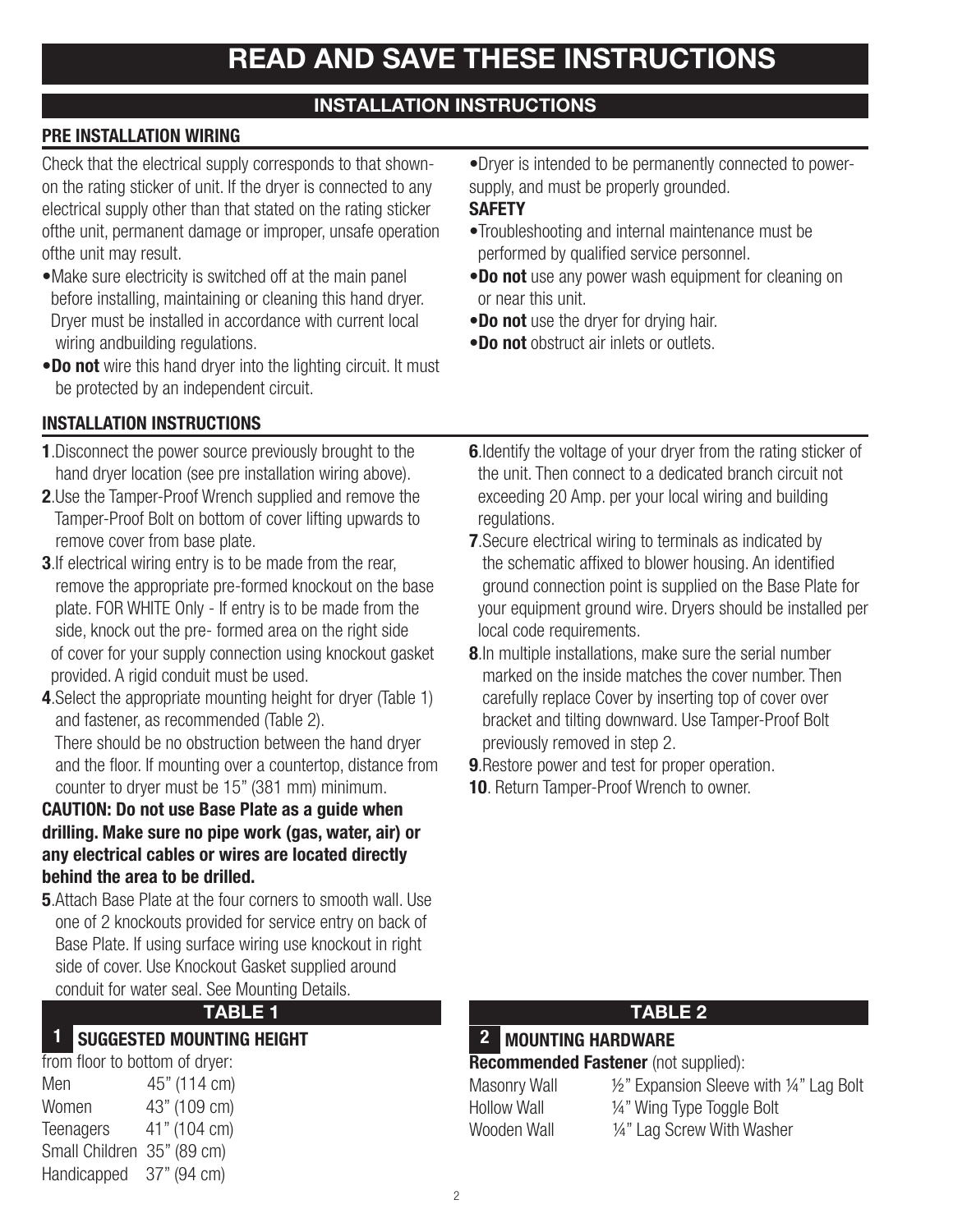# READ AND SAVE THESE INSTRUCTIONS



WARNING: TO REDUCE THE RISK OF FIRE, ELECTRIC SHOCK OR INJURY TO PERSONS, OBSERVE THE FOLLOWING:

- A. Use this unit only in the manner intended by the manufacturer.
- B. Before servicing or cleaning unit, switch power off at service panel and lock the service disconnecting means to prevent power from being switched on accidentally. When the service disconnecting means cannot be locked, securely fasten a prominent warning device, such as a tag, to the service panel.



# MOUNTING DETAILS

### MOUNTING DETAILS CLEANING / MAINTENANCE

**OUTSIDE:** Gently wash Cover (including air inlet holes) using a soft cloth or sponge and a mild soap or detergent with lukewarm water to loosen dirt and grime.

**INSIDE:** Sloan recommends inspecting the inside of the dryer and cleaning as required at least once per year, or if performance diminishes. Heavier usage, or an environment that contains excessive lint, dust or other particles, requires more frequent cleaning. Lint on the air inlet, the Pre-Filter, or other internal parts of dryer will reduce efficiency and shorten the life of the working parts.

**TO CLEAN:** Shut off power to drver at service connection. Uses the Tamper-Proof Wrench supplied and remove the Tamper-Proof Bolt on bottom of cover lifting upwards to remove cover from base plate. Gently clean all parts using a small, soft brush. Unclip the Pre-Filter, rinse with water and dry. Re-install.

### TROUBLESHOOTING

- 1. Check power to the unit and connections. Verify dryer is receiving voltage at Terminal Block.
- 2. Check RED service LED light for the following:

Light is  $ON$  – Place hands under Sensor. If light stays on, then replace Sensor. If light goes off, check to make sure wiring is correct. If OK, check wire connecting to Motor. If both are OK, replace Motor.

Light is **OFF** – Check for loose, disconnected or improper wiring (See wiring schematic on blower housing) or replace Control Assembly.

Light is FLASHING – See error codes in CODE chart Dryer does not Shut Off

- 1. May be mounted too close to a counter or object (adjust Sensor range).
- 2. Check for loose, disconnected or improper wiring at Control Assembly (refer to wiring schematic affixed to blower housing.
- 3. Replace Control Assembly

### Dryer does not turn on **Dryer blows** only cold air

- 1. Check heat setting on control.
- 2. Check for loose connections to Heating Element.
- 3. Replace Heating Element.

### Dryer does not Always turn on, or turns on by itself

- 1. May be mounted too close to counter or object (adjust Sensor range).
- 2. Check for foreign material on Optical Sensor next to Air Outlet.
- 3. Check for loose wires on Control Assembly.
- 4. Replace Control Assembly.

### Dryer heats up but no air comes out

1.Check wire connection to Motor.

### 2.Replace Motor.

### Dryer has loss of air volume

- 1. Check motor speed setting (Labeled "M") on control. Turn clockwise to increase.
- 2. Check for slow running Motor or burning smell. If so, replace Motor.
- 3. Check Pre-Filter for lint buildup. Clean by removing Pre-Filter and rinse in warm water then dry Pre-Filter before reinstalling.